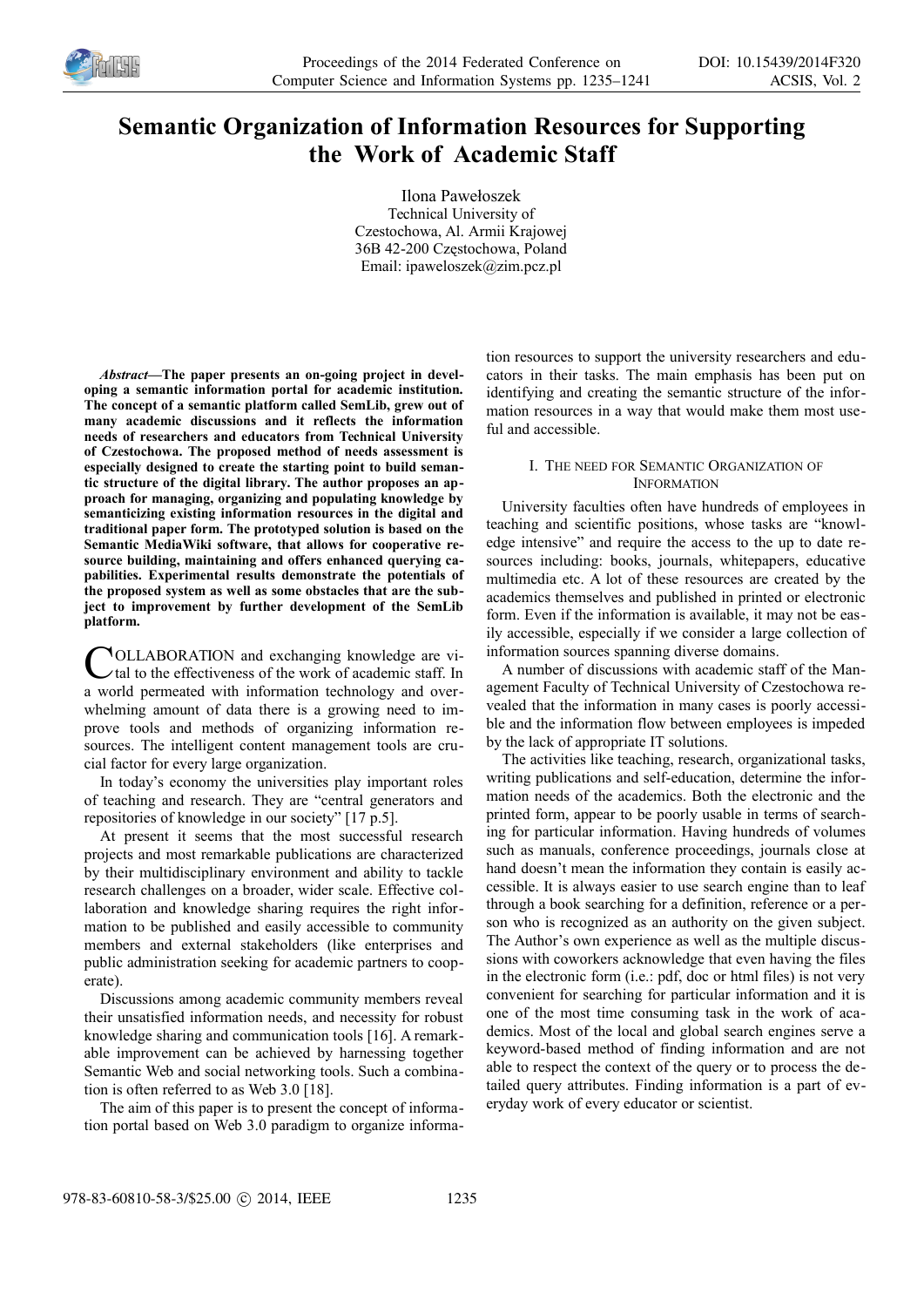In all types of scholarly research it is necessary to attribute the author and the source of information that underpin particular concepts, positions and arguments with citations. This good practice is important due to a number of reasons:

• the citations help readers to identify and retrieve the source work to verify the information, or to learn more about issues and topics addressed by the work,

• citations provide the evidence that the subject is important and grounded in prior research,

• by citing one gives credit to the author of an original concept or theory presented.

For these reasons, it is important to build the systems that facilitate the bibliographic description of information cited in an organized and thorough manner. At the same time there is a growing need for creating effective search engines oriented towards supporting the retrieval of scientific information.

#### II.THE CONCEPT OF SEMANTIC ORGANIZATION OF INFORMATION RESOURCES

Currently the Semantic Web technology solutions are based on ontologies that describe the structure of domain instances, their classes, attributes, distinctions and relations. The term "ontology" in the context of information sciences and artificial intelligence is most often defined as an "explicit specification of conceptualization" [1]. Such specifications are necessary for knowledge representation and exchange [2]

A conceptualization can be defined as: an intentional semantic structure that encodes knowledge of a piece of some domain. Ontology is a (partial) specification of this structure, i.e., it is usually a logical theory that expresses the conceptualization explicitly in some language. Conceptualization is language independent, while ontology is language dependent. [3]. A shared or common ontology refers to an explicit specification of concepts [4, p.99] which can be used by a group of people or program agents in a multiagent system.

Ontologies can differ in terms of their expressiveness. Constructing ontology-based systems is time-consuming and must be realized by highly skilled staff – knowledge engineers cooperating with domain experts. For some applications it is worth the cost, i.e. investing a lot of time and effort in constructing a 'perfect' ontology, but in many cases this is not feasible [5 p.10]. There is always a need to balance the tradeoff between the complexity and the effort (and cost) of construction and maintaining of the ontology in question.

Thus there is a growing number of methodologies that specifically address the issue of ontology development and maintenance, for example:

• The methodology by Ushold and King [6] – worked out for the construction of Enterprise Ontology. The most interesting part of the methodology is the procedure of informal ontology development which is based on creativity techniques (brainstorming) to develop an informal ontology that can be easily understood and many people and works as a starting point to formalization.

• METHONTOLOGY by [7] is an example of evolutionary prototyping methodology that consists of a set of activities based on ontology life cycle and the prototype refinement;

• AFM:Activity-First Method in Hozo proposed by [8] is a method of building ontologies of tasks and domains by exploiting technical documentation. The task ontology provides the set of roles played by the users in the context of a given task. The domain concepts are organized according to the identified roles.

• 101 Method [9] is an iterative approach to ontology development. The method was worked out for the needs of development of wine and food ontology, using the Protégé-2000 environment. The 101 method proposes four activities for the development of an ontology: (1 definition of the ontology classes; 2) organizing the taxonomy of classes; 3) defining properties of the classes and their permitted values, and 4) filling the attributes values for the instances.

It seems there is no just one best methodology for developing ontologies that would be useful in all cases and could become a standard. The above-mentioned methodologies extensively rely on human creativity and skills. Despite many semi-automatic approaches that have been developed, the ontology construction is still an art rather than craft.

The semi-automatic ontology construction is still a relatively new concept. These approaches are often referred to as ontology learning (OL) techniques. The example of such a semi-automatic approach is presented by [5], and focuses on constructing enterprise ontologies to be used for structuring and retrieving information related to a certain enterprise. The ontologies are quite 'light weight' in terms of logical complexity and expressiveness.

The semi-automatic ontology construction requires creating rather complicated algorithms based on NLP (Natural Language Processing) techniques, therefore these are specific methods for solving partial problems.

## III. THE METHODOLOGY FOR IDENTIFICATION OF SEMANTIC **STRUCTURE**

To the needs of our project (called SemLib – the abbreviation of Semantic Library) we decided to adapt and particularize the aforementioned general frameworks of manual ontology building based on human experience. The semantic organization of information resources can be defined as a process consisting of the following steps:

1. Gathering electronic documents and metadata about printed documents and objects.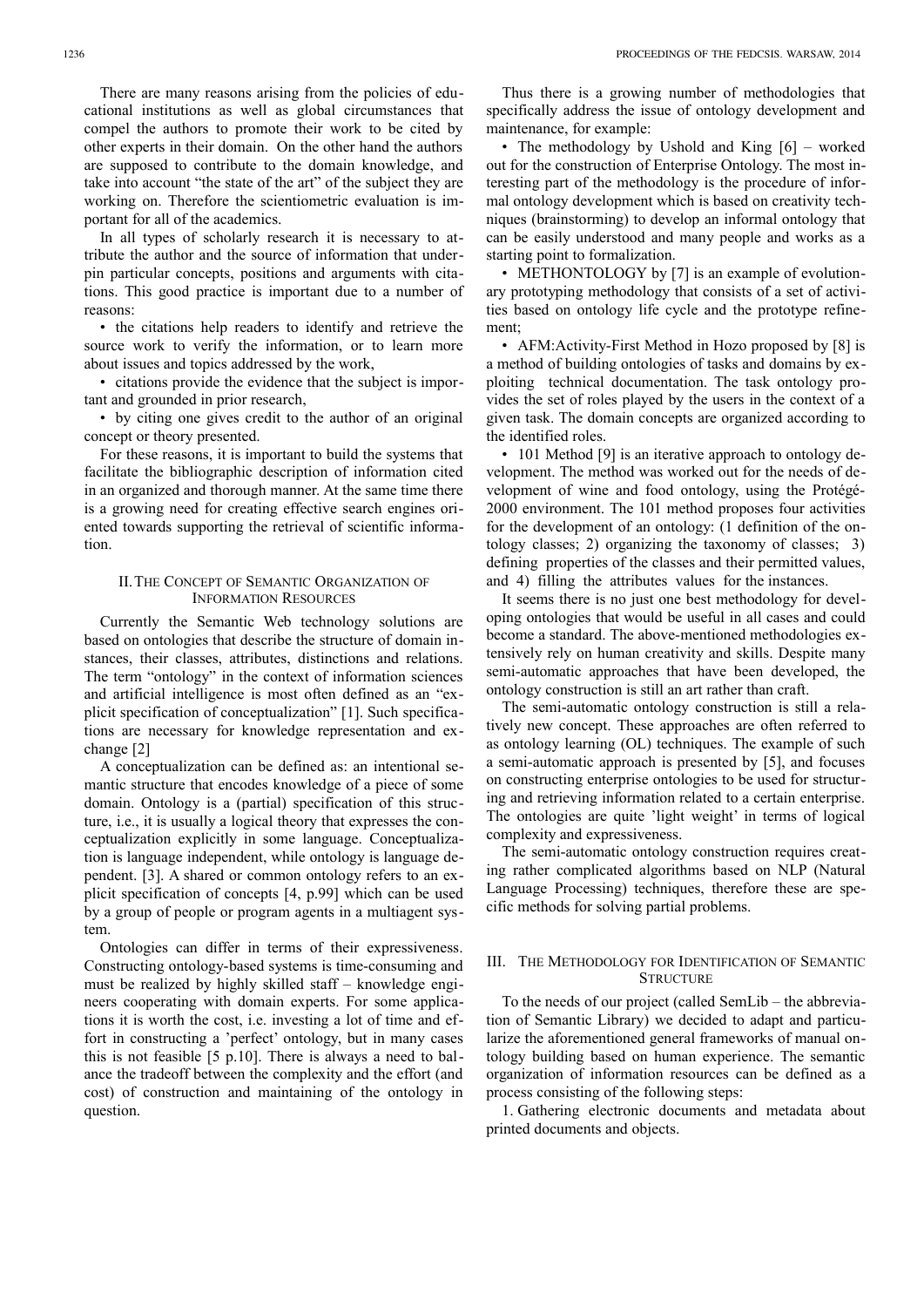2. Identification of the semantic structure - a global structure of information in a document base.

3. Choosing a tool and a formal language for designing ontology and describing information resources.

4. Designing an ontology - network of semantic knowledge.

5. Applying the formal language to annotate the documents according to the structure identified in step 2 with the chosen tool.

Our methodology of organizing information resources is especially dedicated to the situations where there exists the set of documents that must be semanticized according to user's needs in a multidisciplinary users community.

Semantization of a document base means adding data and structure to the documents to make them understandable for intelligent search engines [see also: 19 p.70].

The first task is to decide about the scope of documents that are to be organized in the semantic structure. In our case the resources include:

• The users profiles containing the information about: the scientific degree, professional affiliation, interests, position. The users profiles already exist on the website of the university, but they are useless when it comes to search for the persons with particular attributes, professional background, interests etc.

• Publications: books, journals, whitepapers, reports, educative multimedia etc.

• Descriptions of research projects and grants – it is an important information while searching for partners with professional experience in particular field.

• Descriptions of external institutions cooperating in research project or education.

A lot of these resources are created by the academics themselves and published in printed or electronic form. Surprisingly both electronic and printed form, appear to be poorly usable in terms of searching for particular information. Having hundreds of volumes such as manuals, conference proceedings, journals close at hand doesn't mean the information they contain is easily accessible. Therefore the semantic organization of information resources is the prerequisite of semantic processing and searching.

Some of the aforementioned resources usually cannot be directly semanticized because their document format does not allow for adding annotations. Therefore in this case only the metadata can be the representation of the document on the semantic platform. The semantic platform plays the role of the catalog consisting of metadata of things that exist in a real world (employees, organization units, electronic and hardcopy documents). Some of the documents can be directly semanticized – the precondition is the possibility to transform the document to HTML format and having the copyright that allows to use, publish and edit the content.

The identification of the document base semantic structure can be performed in different ways. For example [10] propose systematic and automatic approach to ontology construction through the automatic identification of keywords from a corpus of randomly collected unstructured texts.

Different approach is presented in the study of [11]. The authors present an approach that starts with a list of relevant domain ontologies created by human experts, and techniques for identifying the most appropriate ontology to be extended with information from a given text.

Although the automatic approaches are very accurate they can be applied only to the texts in a specific domain. In our case study the documents are heterogeneous considering their domains and their structure. For example the descriptions of the academics, their scientific and professional attainment may differ significantly. On the other hand the descriptions of literature (journal articles, monographs and other publications) have quite similar bibliographic structure and can be easily cataloged using common metadata format like Dublin Core. The descriptions of projects realized by the academics can also be multidisciplinary and differ in terminology.

Therefore the automatic approach to ontology extraction would require to distinguish many categories and to run the procedure many times to extract separate ontologies. The next step would be mapping the ontologies because the documents from different categories are interrelated.

Taking into account the multidisciplinary character of the designed platform and the requirements of usability and maintainability we decided not to use automatic methods of ontology extraction and concentrate on recognizing the users' information needs as a base of ontology construction.

The semantic structure of the document base should be first of all meaningful and relevant for the users. The functions of the platform should be adjusted to the context of the work tasks of the users.

The next section describes the method for identifying the semantic structure in the context of the users work.

The aim of the designed solution is to fulfill the information needs of the users by exploiting the easily accessible document base with a semantic query interface. An information need is a gap in one's knowledge[12] that can be bridged by providing an answer to a question. Thus asking the users to specify the questions they ask while searching for information seems to be the most appropriate research method in this case. Table I summarizes the questions specified by 20 potential users of the system, the questions were assigned to the groups that represent categories of objects described in the document base. The categories reflect the areas of professional activities.

The areas of context are general categories (classes) of objects. Questions represent attributes and/or relations between objects.

For example finding "experts in particular domain" (let us call the domain: X) can possibly involve finding the persons who participated in conferences and projects in the domain X or teaching subject X.

The next important thing to specify was the form and the particularity of the answer to our questions – what additional information is to be displayed. This additional information presents the context of the query (Table II).

In our example of finding experts in the given domain the query result could include: The names of the persons inter-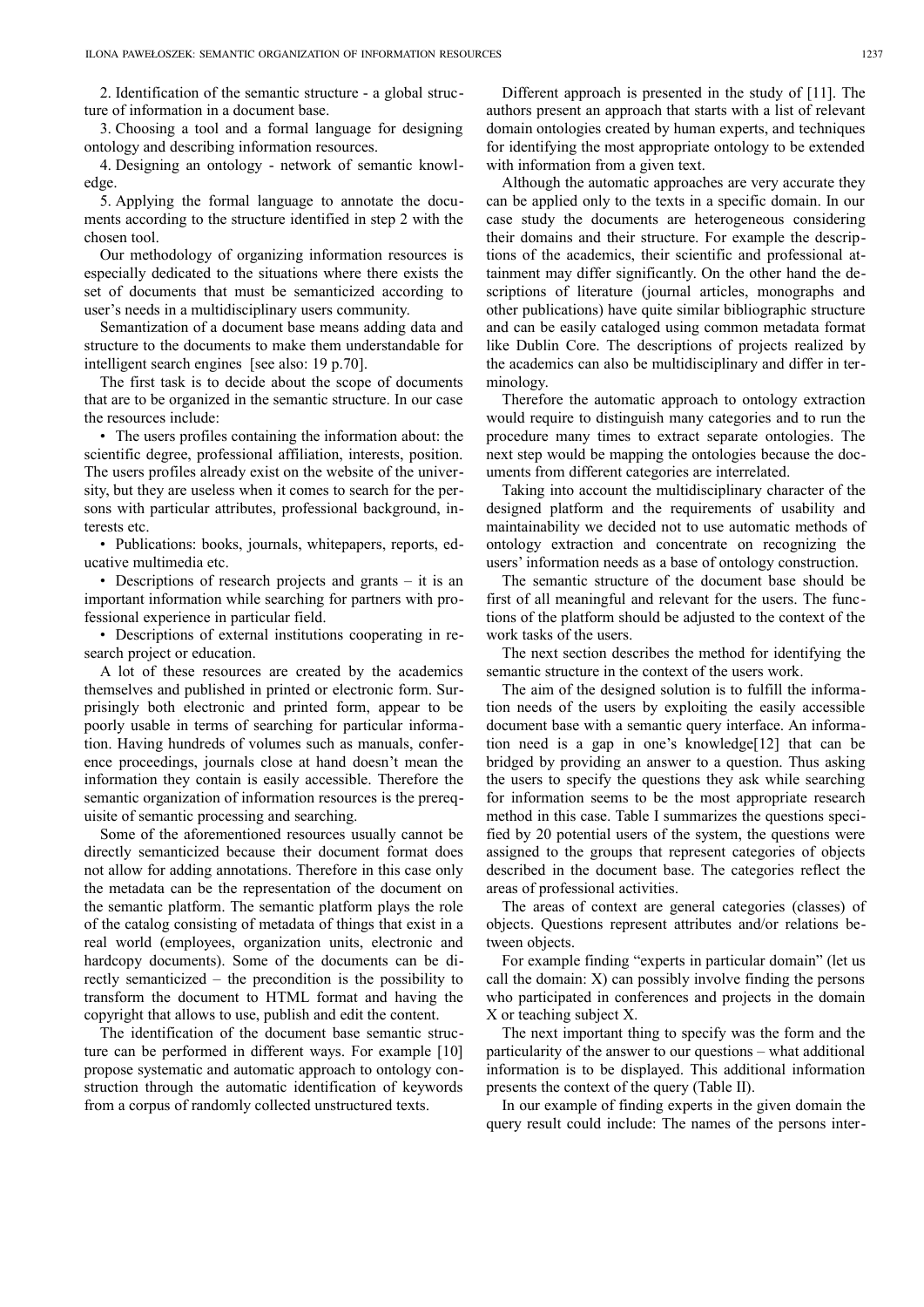TABLE I. THE QUESTIONS SPECIFIED BY POTENTIAL USERS OF THE SYSTEM

|                                                                            | Categories of objects |        |                           |                                 |                    |             |          |                      |        |
|----------------------------------------------------------------------------|-----------------------|--------|---------------------------|---------------------------------|--------------------|-------------|----------|----------------------|--------|
| Question about:                                                            | publication           | Person | structure<br>Organization | <b>External</b><br>institutions | Projects           | Conferences | Lectures | Domains and subjects | Places |
| Definitions                                                                | $\mathbf X$           |        |                           |                                 |                    |             |          | $\mathbf x$          |        |
| Research results                                                           | $\mathbf X$           |        |                           |                                 |                    |             |          | $\mathbf X$          |        |
| Research methods                                                           | x                     |        |                           |                                 |                    |             |          | x                    |        |
| Citations                                                                  | x                     | x      |                           |                                 |                    |             |          |                      |        |
| Scientific degree                                                          |                       | x      |                           |                                 |                    |             |          |                      |        |
| Workplace                                                                  |                       | X      | x                         |                                 |                    |             |          |                      | X      |
| Experts in particular<br>domains                                           | x                     | X      |                           |                                 | X                  |             | X        | X                    |        |
| Universities and<br>academic centers                                       |                       |        |                           | x                               |                    |             |          |                      | X      |
| Articles about a given<br>subject                                          | x                     |        |                           |                                 |                    |             | x        | x                    |        |
| Citations in articles                                                      | x                     |        |                           |                                 |                    |             |          |                      |        |
| Taking part in projects as a<br>member of the team or leader               |                       | x      |                           |                                 | x                  |             |          | x                    |        |
| Conducting individual<br>research,                                         |                       | x      | X                         |                                 | $\pmb{\mathsf{x}}$ |             |          | x                    |        |
| Participating at conferences,                                              | x                     | x      |                           |                                 |                    | X           |          |                      | X      |
| Authoring and co-authoring of<br>research papers, books,<br>chapters, etc. | x                     | x      |                           |                                 |                    |             |          |                      |        |
| Editorialship of scientific<br>publications                                | x                     | x      |                           |                                 |                    |             |          |                      |        |
| <b>Educational Multimedia</b><br>resources                                 |                       |        |                           |                                 |                    |             | x        | x                    |        |
| Being in charge of<br>organizational units                                 |                       | x      | x                         |                                 |                    |             |          |                      | X      |
| Cooperation with industry                                                  |                       |        |                           | X                               | x                  |             | X        | x                    | X      |

ested in domain X, the scientific degrees, the affiliations, number of citations, number of research projects.

#### IV. THE SEMANTIC SOFTWARE PLATFORM

In order to benefit fully from the networked information it is vital for organizations to have a single point knowledge shop for quality information with certainty, authority and consistency. [4, p.103]

Today's software platforms are designed with the architecture of participation in mind, this means they are meant for active user contribution in creation of content, functions and services. Web 2.0 platforms continuously grow in popularity due to the phenomenon of "network effect" which is driving force behind a number of users joining online communities [13].

Information portals allow easy access to heterogeneous data resources, applications and services in a consistent way.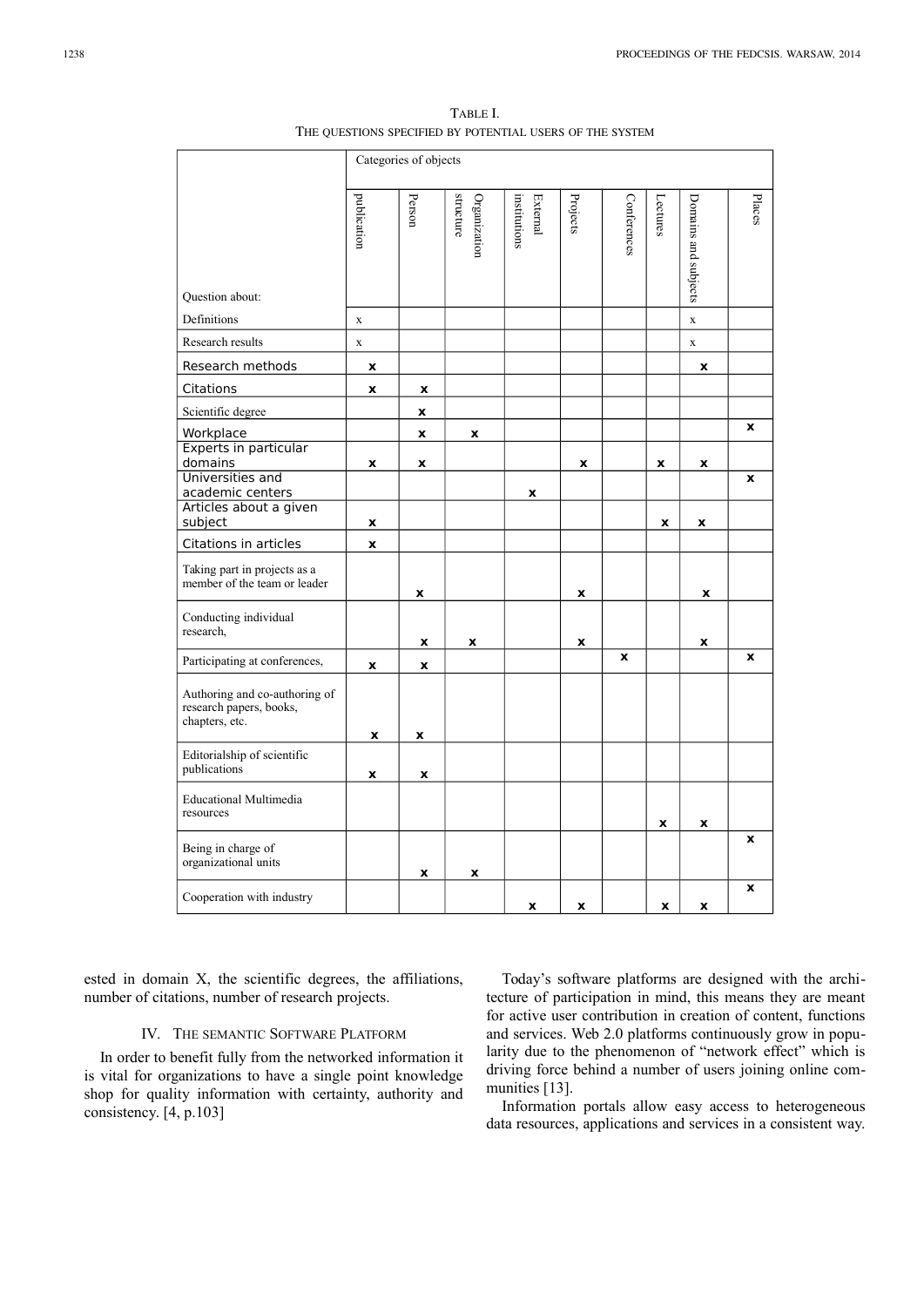Portals may also improve corporate communication by exploiting various tools based on Web 2.0 paradigm. The semantically enhanced information portal SemLib for the community of academic staff was meant to be a user-centered web application exploiting selected Semantic Web technologies and adhering to the following requirements:

- Scalable and extensible architecture.

- The portal content should be created, reviewed, published, and managed by web Content Management System (CMS) using well-defined content authoring and publication process. web 2.o architecture seems to be the best choice considering the large number of internal stakeholders and the dynamics of information (new publications will be added frequently).

- CMS should provide multiple authorization levels.

- Users, involved in editing, reviewing and publishing content.

- Easy semantic query interface – many Semantic Web technologies like RDF and OWL only offer a SPARQL query interface, which is difficult for users not having SPARQL expertise and no background in knowledge engineering.

- The portal should serve as a tool for promotion of scientific research and collaboration.

After considering the above requirements, we chose Semantic MediaWiki (SMW) as the platform to present the structured knowledge and manage the knowledge reasonably.

The aim of wiki is to organize and share information resources in a collaborative environment. Collaborative authoring is the effective way of creating knowledge proved by many examples, of which the most

spectacular is Wikipedia. Apart from many advantages and flexibility, the MediaWiki platform is not free from shortcomings. The main disadvantage is the lack of knowledge structuring functionality. The answer to this shortcoming is Semantic Mediawiki package which is a set of extensions that provide semantic annotations and reasoning features.

The SMW achieves most of the requirements we preset while few of the requirements cannot be fulfilled and some of them cannot be directly realized. SMW is a free and open source extension of MediaWiki, released under the GNU Public License. SMW collects semantic data by letting users add annotations to the wiki source text of pages via a special markup [14].

The additional features of MediaWiki, such as the possibility of setting the authorization for the groups of users, and searching for historical changes extensively facilitates management tasks.

One of the most important advantages offered by Semantic MediaWiki is its semantic query language that lacks the complexity of SPARQL (e.g. querying within a particular namespace) [15].

Semantic MediaWiki has become the most popular semantic wiki engine by far, achieving several hundred installations worldwide and engaging an active open source developer community.

#### V.THE SEMANTIC STRUCTURE OF THE SEMLIB PLATFORM

The semantic structure defines the categories, subcategories and attributes of the entities described in the document base. The attributes can also be categories. The seman-

| <b>Needed information</b>                                       | <b>Query context parameters</b>                                          |
|-----------------------------------------------------------------|--------------------------------------------------------------------------|
| definitions of concepts                                         | author, year of publication, Author's<br>affiliation                     |
| research reports and<br>results                                 | author, institution, year of publication,<br>geographical region, branch |
| citations of one's own<br>publications                          | years of the referencing work                                            |
| figures, tables, charts                                         | subject, year of publication, relevant<br>definition                     |
| multimedia                                                      | creator, subject, year of publication, file<br>type                      |
| bibliographic<br>references                                     | year and place of publication, isbn or issn,<br>author/authors           |
| potential partners in<br>project realization or<br>coauthoring. | people, interests, authorship, participation<br>in projects              |
| conferences                                                     | subject, place, publication type, price                                  |

TABLE II. EXAMPLE INFORMATION NEEDS AND CONTEXT PARAMETERS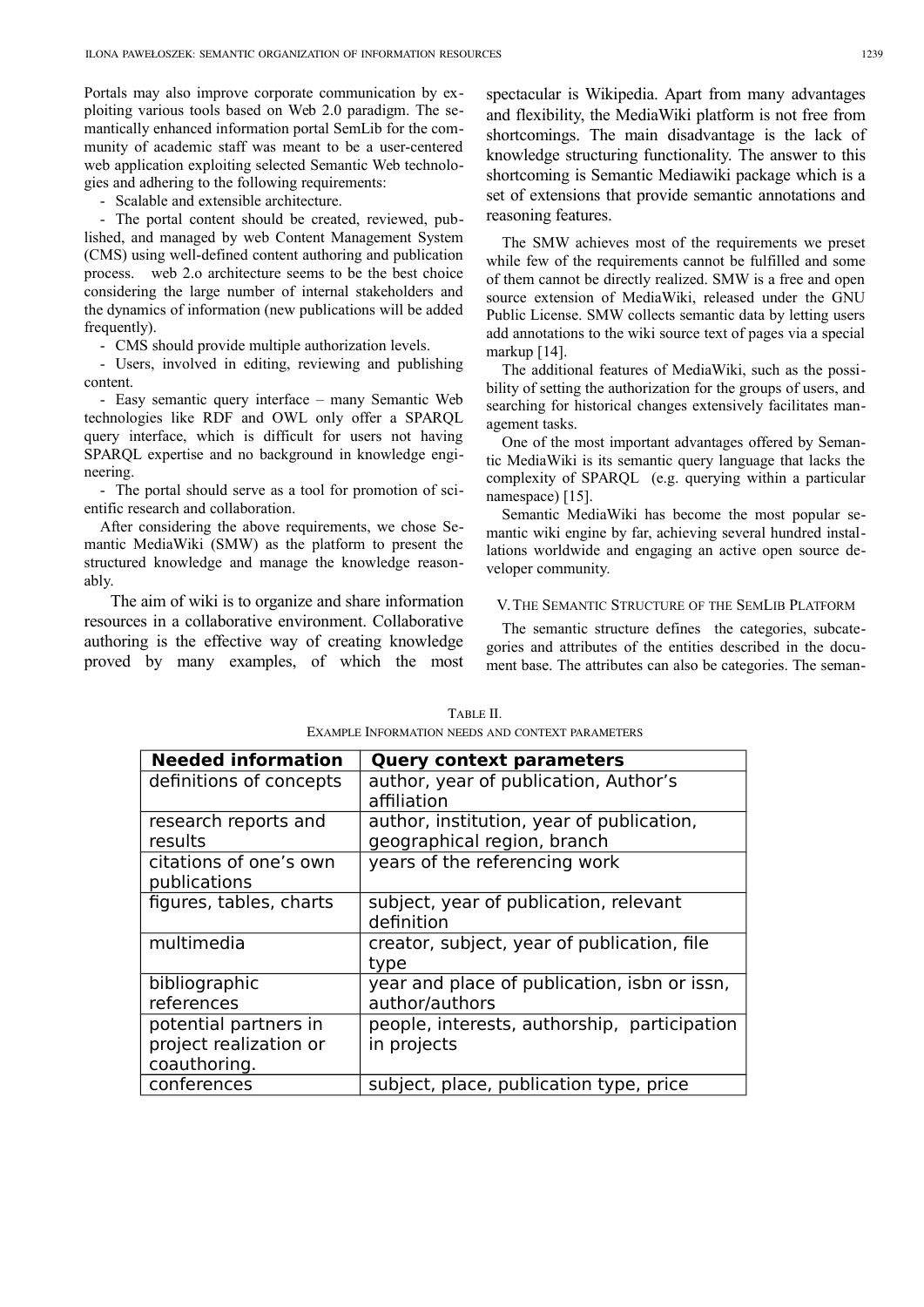tic structure was designed according to the users' information needs unveiled by the survey. The structure of the information needs were analyzed from the point of view of categories and attributes. Figure 1 presents the simplified class diagram with relations between categories defined and applied in the SemLib prototype platform. Some of the relations were omitted on a diagram to make it more legible. For example an article can be understood as a part of the journal or as the book chapter. We decided not to define the separate class for the entities like book chapter and article because they would have exactly the same attributes. Although it can be inferred that if an article is a part of the book it can be called a "chapter", so it would be possible to display the separate lists of articles and chapters if needed. The relation "is written by" can contain multiple values, each of the values points to one entity of the class "Author".



Fig. 1 Classes and relations in a prototype semantic platform

Source: Own study

The presented data model allows to ask compound queries respecting many context parameters.

The "subject" class that is used to categorize the content of publications, has many instances of the hierarchical structure. The example fragment of marketing subject class is:

- Marketing
	- o Customer relationship management
	- o Marketing mix
	- Promotion
	- Advertising
	- o Web marketing
	- o Customer service

The subjects hierarchy facilitates annotation tasks. For example if the described article is annotated with the tag "advertising", the search engine "knows" that the article is from the marketing domain although it may not be explicitly written in the page describing the given article.

Descriptions of example queries and their syntax are presented in table II.

The list displayed by the query 1 will also contain articles about promotion and advertising although they are not annotated with the word "marketing".

While designing the semantic portal based on SMW there is no need to define the whole categories structures in advance. For example the categories of subjects are created or developed when there is a need to describe the particular publication from a given domain. This ongoing iterative development approach will probably bring a better result of more accurate tagging if we assume that the authors will add their own publications in the domain of their expertise.

Analogously there is a possibility of searching for relations between projects, conferences and persons, so it is possible to list for example "all the publications from conference Y authored by person X" or "all the conferences in which the people from University C took part".

There are a lot of combinations of attributes and categories. Such lists can be settled according to date, place, institution, person and practically every attribute defined in the system. This functionality is very useful while preparing reports about activities of the University departments or individual employees.

Although the semantic wiki query syntax seems easy and intuitive thanks to its similarity to natural language the practice shows that after some time of disuse it is hard to remember the names of attributes used to pose the queries.

For now we are developing a help system in the form of example queries which users can modify according to their current needs. The example queries that were included in help system were chosen from the most often input queries. Additionally the users can use special wiki pages for listing the categories and attributes existing in the system. The namespace for special pages listing categories is: Special:Categories

#### VI. CONCLUSION AND FUTURE WORK

The SemLib platform is very flexible and the directions of its evolution should be determined by analyzing the users' needs. The needs assessment method consisting in formulating example queries posed by users proved to be an appropriate and agile way to transform the users' needs to semantic categories and attributes.

The platform has been created and developed at Technical University of Czestochowa to complement the missing semantic functionalities of the existing information portals.

Probably the most time-consuming part of the discussed undertaking is the developing, maintaining and annotating the document base. Semanticizing the publications from conferences, journal articles and monographs is rather tedious task in spite of forms and templates that are accessible in Semantic MediaWiki interface. But the effort may turn out to be worthwhile if the portal brings results in facilitating collaboration and information access. It is hard to evaluate the success of the semantically enhanced portal in a quantitative way. Some measures can be applied, like: precision, recall, time spent to get answers to particular questions comparing to traditional keyword search or literature browsing, the number of emerging research teams or publications co-authored by groups using the SemLib platform.

At present the SemLib platform is continuously developed and it is perceived very promising and innovative.